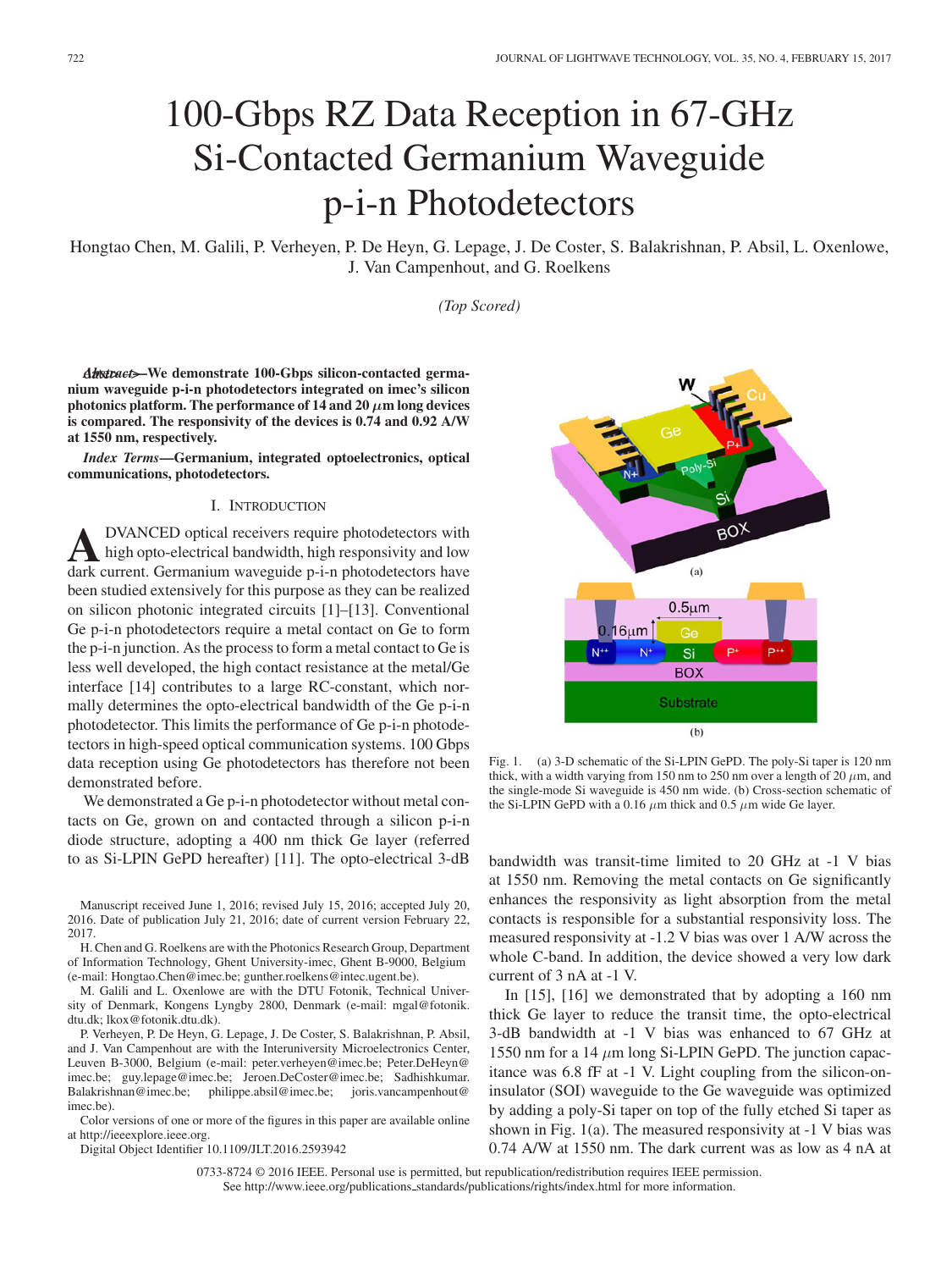

Doping distribution (cm<sup>-3</sup>)

Fig. 2. (a) Simulated doping distribution in the Si-LPIN GePD using *Sentaurus Process*. (b) Simulated electric field distribution in the Si-LPIN GePD at –1 V bias using *Sentaurus Device*. The electric field direction is annotated in the graph.



Fig. 3. 3-dB opto-electrical bandwidth as a function of input optical power at 1550 nm wavelength for the 14 *µ*m long Si-LPIN GePD (reproduced with permission from [16]).

-1 V. 56 Gbps on-off keying non-return-to-zero data reception was demonstrated with clear open eye diagrams at 1550 nm at -1 V bias [16].

In this paper, 80 Gbps and 100 Gbps OOK data reception using the 14 *µ*m long Si-LPIN GePD are characterized, and clear open eye diagrams at 1550 nm wavelength are demonstrated using 80 Gbps and 100 Gbps on-off keying return-to-zero pseudo-random-bit-sequence data patterns generated using an optical time division multiplexing scheme [17], [18]. As the 14 *µ*m long Si-LPIN GePD is still transit-time limited, the potential performance improvement in terms of responsivity using a 20 *µ*m long Si-LPIN GePD is evaluated. The responsivity is improved to 0.92 A/W at 1550 nm for this 20 *µ*m long Si-LPIN GePD, and similarly clear 80 Gbps and 100 Gbps open eye diagrams at 1550 nm wavelength are demonstrated.



Fig. 4. Schematic diagrams illustrating the experimental set up generating the optical OOK RZ data streams at (a) 80 Gbps and (b) 100 Gbps. MLL: mode-lock laser; MZM: Mach-Zehnder modulator.

## II. DEVICE DESIGN AND FABRICATION

The Si-LPIN GePDs were fabricated in imec's fully integrated Si Photonics Platform along with Si modulators [19] and various passive devices [20]. They go through a process flow described in [21]. Light is coupled from a 220 nm thick singlemode Si waveguide (450 nm wide) to the Ge waveguide using a Si waveguide taper together with a 120 nm thick poly-Si taper (from 150 nm to 250 nm width over a length of 20  $\mu$ m), as shown in Fig. 1(a). The Ge layer dimensions and doping configuration in the Si-LPIN GePD are shown in Fig. 1(b). The doping distribution in the Si-LPIN GePD is shown in Fig. 2(a), simulated using *Sentaurus Process*.

The electric field distribution in the Si-LPIN GePD at -1 V bias obtained by numerically solving the Poisson's equation using *Sentaurus Device* is shown in Fig. 2(b). In the Ge region, the electric field is stronger than  $10^4$  V/cm at -1 V, strong enough for photo-generated carriers to drift at their saturation velocity. Therefore, the opto-electrical bandwidth limitation by transit time is minimized. The 14  $\mu$ m long Si-LPIN GePD exhibits a 3-dB O/E bandwidth of 60 GHz and above (i.e. the RF power delivered by the photodetector to a 50  $\Omega$  load drops by a factor of 2 at 60 GHz and above) at 1550 nm as seen in Fig. 3 (reproduced from [16]). Such a high bandwidth should allow 100 Gbps on-off keying data reception as will be discussed in the subsequent sections.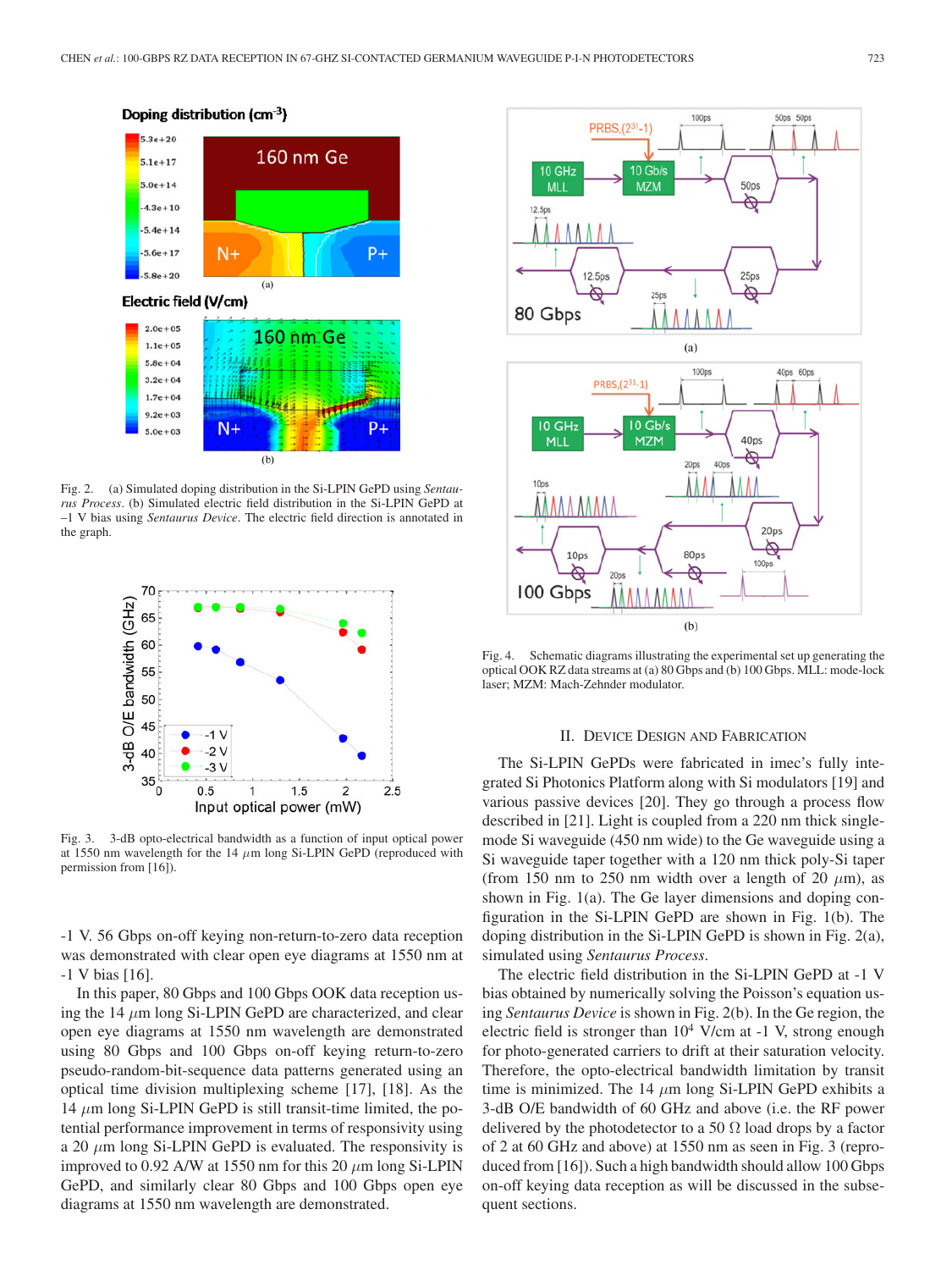



Fig. 5. The 80 Gbps RZ eye diagram measured using (a) a 70 GHz commercial p-i-n photodetector (u2t XPDV 3120R), (b) the 14 *µ*m Si-LPIN GePD at -1 V bias. (c) the 14  $\mu$ m Si-LPIN GePD at -2 V bias. X scale: 5.0 ps/div, Y scale: 34.8 mV/div. These X&Y scales are for the eyes measured on the Si-LPIN GePD.

## III. 80 GBPS AND 100 GBPS DATA RECEPTION USING A 14 *µ*M LONG SI-LPIN GEPD

The data reception performance of the 14 *µ*m Si-LPIN GePD was characterized at 1550 nm wavelength using an on-off keying (OOK) return-to-zero (RZ) pseudo-random-bit-sequence (PRBS) data pattern at 80 Gbps and 100 Gbps, respectively. Schematic diagrams illustrating the experimental setup generating the optical OOK RZ data stream at 80 Gbps and 100 Gbps are shown in Fig. 4(a) and (b). Optical pulses from a 10 GHz mode-locked laser (MLL) are on-off keying (OOK) modulated by a commercial Mach-Zehnder modulator at 10 Gbps. The modulated pulses are temporally multiplexed 3 times with de-

Fig. 6. The 100 Gbps RZ eye diagram measured using (a) a 70 GHz commercial p-i-n photodetector (u2t XPDV 3120R), (b) the 14 *µ*m Si-LPIN GePD at -1 V bias. (c) the 14 *µ*m Si-LPIN GePD at -2 V bias. X scale: 5.0 ps/div, Y scale: 39.4 mV/div. These X&Y scales are for the eyes measured on the Si-LPIN GePD.

lays of 50 ps, 25 ps and 12.5 ps to generate the 80 Gbps data stream. For the 100 Gbps data stream generation, the modulated pulses are firstly multiplexed 2 times with delays of 40 ps and 20 ps. The generated optical pulses are then multiplexed with the original 10 Gbps optical pulses with an 80-ps delay forming a 50 Gbps OOK signal. This is finally multiplexed with a 10-ps delay to create the targeted data rate of 100 Gbps. The OTDM data stream is injected in the silicon waveguide using a C-band fiber-to-chip grating coupler (insertion loss of 2.5 dB). A bias voltage was applied to the Si-LPIN GePD using a 67 GHz *Picoprobe* RF probe with a 50  $\Omega$  termination connected to a 65 GHz SHF bias-tee. The electrical output is measured with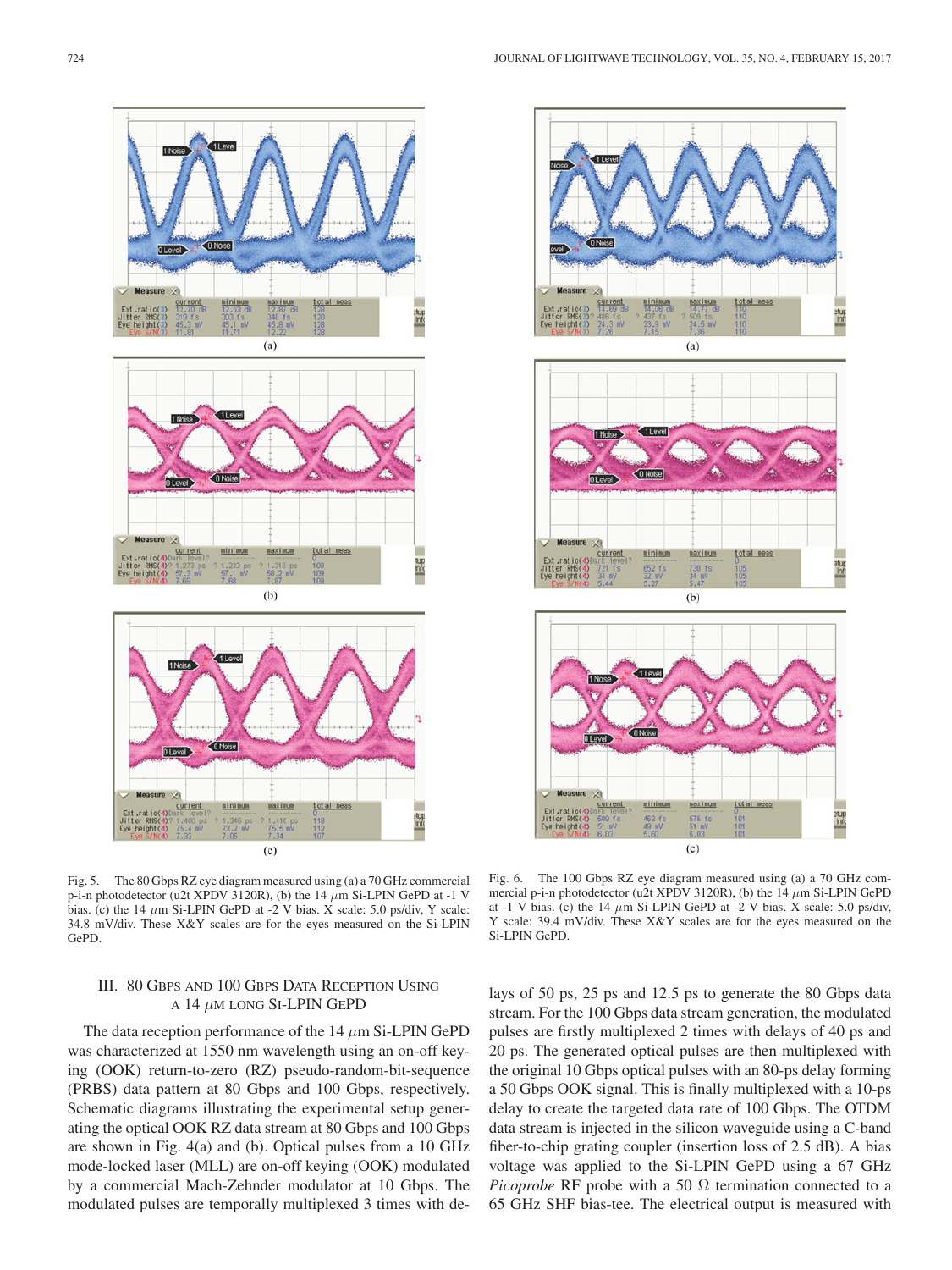

Fig. 7. Responsivity as a function of wavelength for the 20 *µ*m Si-LPIN GePD in the C-band at -1 V bias.



Fig. 8. The 80 Gbps RZ eye diagram measured using (a) the 20  $\mu$ m Si-LPIN GePD at -1 V bias. (b) the 20  $\mu$ m Si-LPIN GePD at -2 V bias. X scale: 5.0 ps/div, Y scale: 39.4 mV/div.

an Agilent Infiniium sampling oscilloscope with a 70 GHz remote sampling head plug-in. Given the 50  $\Omega$  termination on the probe, the effective responsivity of the photodiode seen by the scope is half of the reported DC responsivity due to the termination resistor being in parallel with the 50  $\Omega$  input impedance of the scope.

The reference eye diagram of the 80 Gbps PRBS data pattern measured using a 70 GHz commercial p-i-n photodetector (*u2t XPDV-3120R*) is shown in Fig. 5(a). The extinction ratio of the transmitted data stream is 12.7 dB. The electrical eye diagrams from the Si-LPIN GePD at -1 V and -2 V are shown



Fig. 9. The 100 Gbps RZ eye diagram measured using (a) the 20  $\mu$ m Si-LPIN GePD at -1 V bias. (b) the 20  $\mu$ m Si-LPIN GePD at -2 V bias. X scale: 5.0 ps/div, Y scale: 39.4 mV/div.

in Fig. 5(b) and (c), respectively. Fig. 6(a-c) show the eye diagrams measured in the 100 Gbps data reception experiment. The extinction ratio of the transmitted data stream is 14.6 dB in this case. The average waveguide-coupled optical power used in both the 80 Gbps and 100 Gbps experiment is 0.62 mW. The corresponding 3-dB O/E bandwidth of the Si-LPIN GePD is  $\sim$  59 GHz at -1 V as seen in Fig. 3. This explains the bandwidth limitation at -1 V bias especially in the 100 Gbps eye diagram. This bandwidth limitation is overcome by biasing the device at -2 V, where the 14 *µ*m Si-LPIN GePD exhibits a 3-dB O/E bandwidth beyond 67 GHz. It should be mentioned that the eye diagrams of the Si-LPIN GePD are still worse than that of the commercial photodetector, especially at 100 Gbps. As there is a 67 GHz Picoprobe RF probe with a 50-ohm termination, a 65 GHz SHF bias-tee, a 67 GHz RF coaxial-cable and an Agilent Infiniium sampling oscilloscope with a 70 GHz remote sampling head plug-in in the RF link in these on-chip largesignal data reception experiments, it is the frequency response of this RF link that is responsible for the reduced eye diagram quality.

## IV. 80 GBPS AND 100 GBPS DATA RECEPTION USING A 20 *µ*M LONG SI-LPIN GEPD

The conclusion that the opto-electrical bandwidth of the 14 *µ*m long Si-LPIN GePD is limited by the transit-time and that the responsivity in the C-band (0.74 A/W at 1550 nm) is